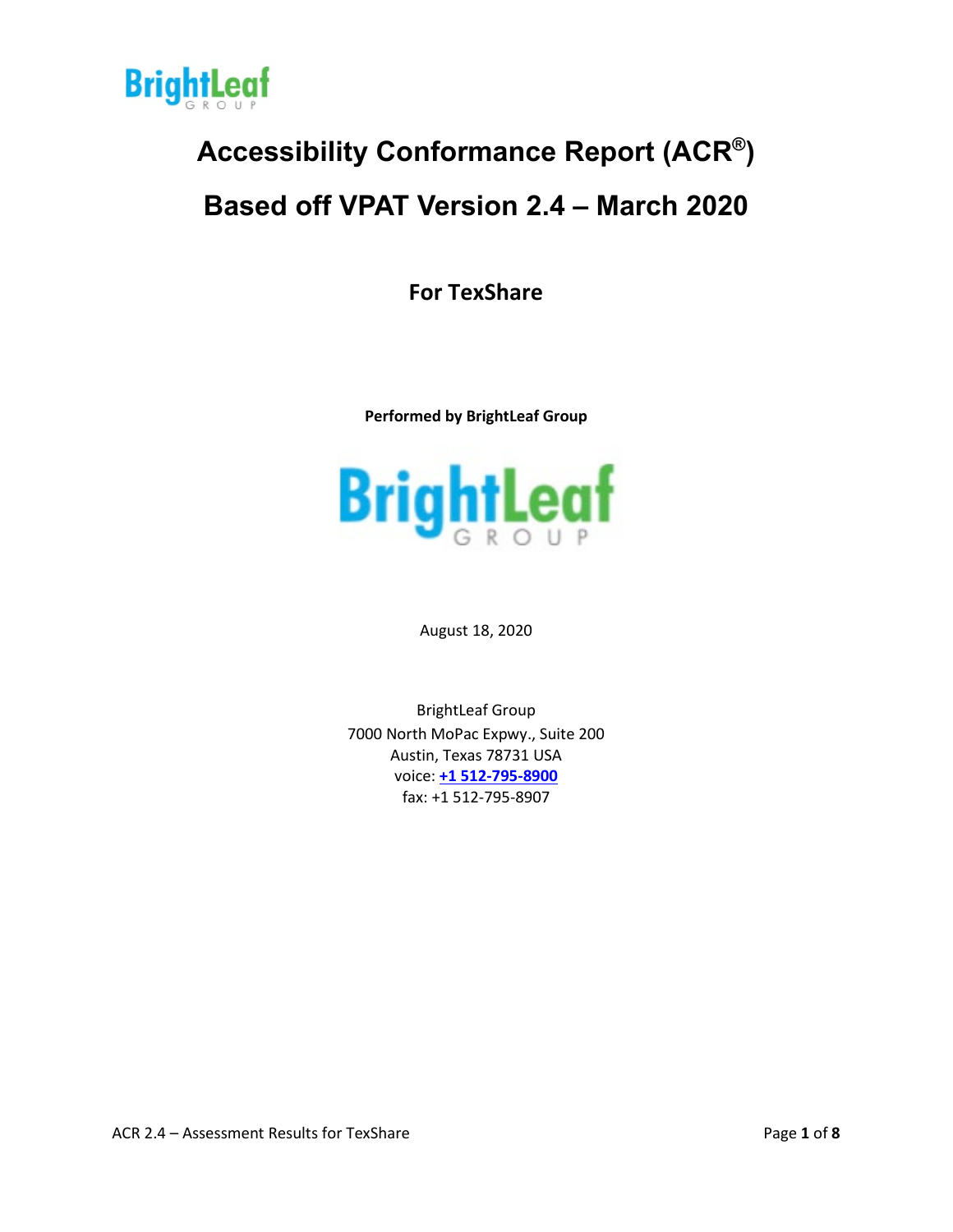

# **Accessibility Conformance Report**

# **WCAG Edition**

**VPAT**® **Version 2.4 – March 2020**

| Name of Product/Version:    | <b>TexShare.net Web Portal</b>                                                                                                                                                                                                                                 |
|-----------------------------|----------------------------------------------------------------------------------------------------------------------------------------------------------------------------------------------------------------------------------------------------------------|
| <b>Product Description:</b> | An online access portal maintained by Texas State Library and Archives Commission. Allows<br>patrons of libraries that do not maintain their own A-Z list or access portal to log in and access the<br>electronic resources in the TexShare Databases program. |
| Date:                       | <b>August 18, 2020</b>                                                                                                                                                                                                                                         |
| Contact information:        | texshare@tsl.texas.gov                                                                                                                                                                                                                                         |
| Notes:                      |                                                                                                                                                                                                                                                                |
| Evaluation Methods Used:    | DHS Trusted Tester, Manual Process based on IAAP WAS Testing Methods and recommended AT<br>tools.                                                                                                                                                              |

#### **Applicable Standards/Guidelines:**

This report covers the degree of conformance for the following accessibility standard/guidelines:

| <b>Standard/Guideline</b>                                                  | Included In Report   |
|----------------------------------------------------------------------------|----------------------|
| Web Content Accessibility Guidelines 2.4, at https://www.w3.org/TR/WCAG22/ | Level A (Yes / No)   |
|                                                                            | Level AA (Yes / No)  |
|                                                                            | Level AAA (Yes / No) |

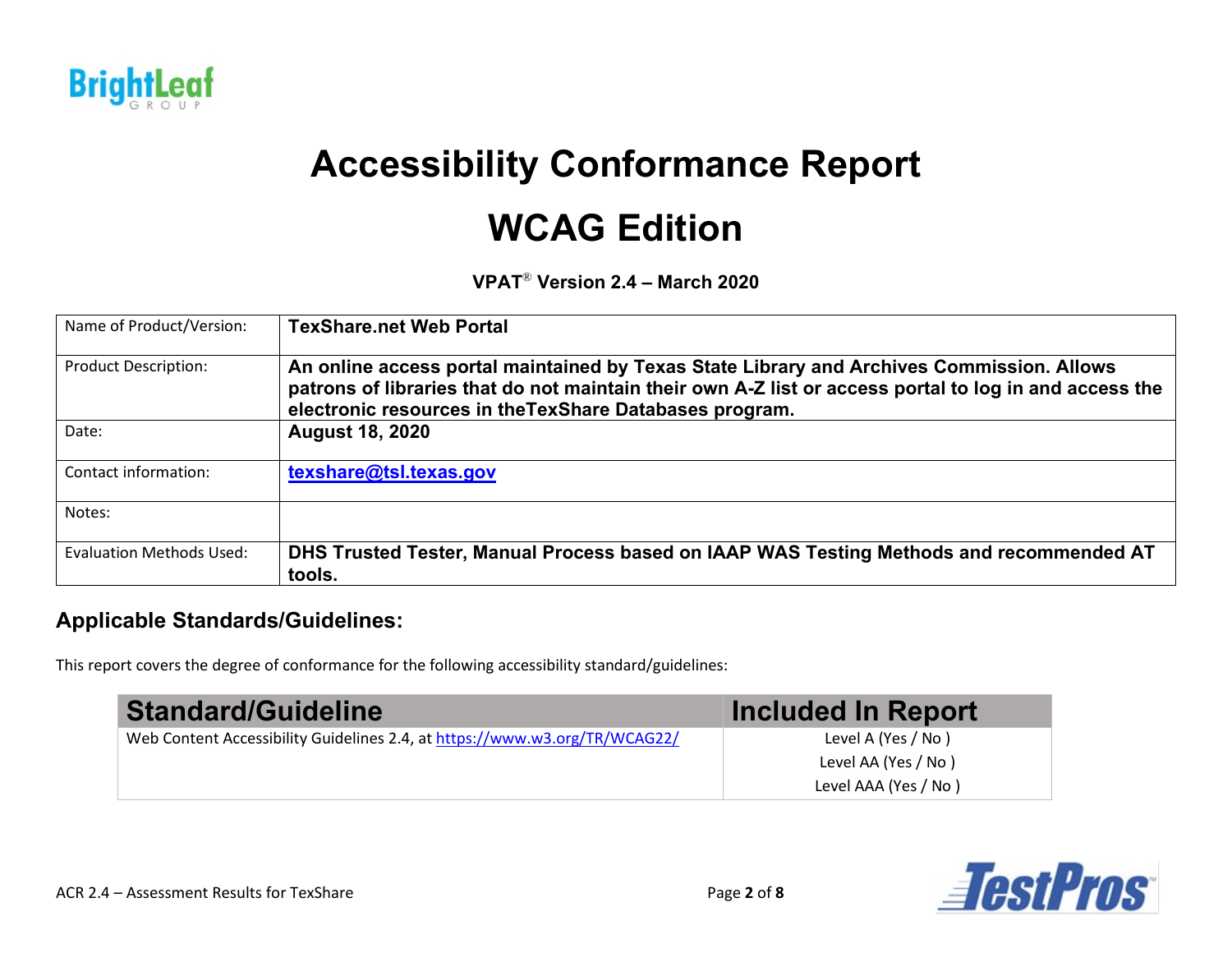

## **Terms**

The terms used in the Conformance Level information are defined as follows:

- **Supports**: The functionality of the product has at least one method that meets the criterion without known defects or meets with equivalent facilitation.
- **Partially Supports**: Some functionality of the product does not meet the criterion.
- **Does Not Support**: The majority of product functionality does not meet the criterion.
- **Not Applicable(N/A)**: The criterion is not relevant to the product.
- **Not Evaluated**: The product has not been evaluated against the criterion.

## **WCAG 2.1 Report**

Note: When reporting on conformance with the WCAG 2.1 Success Criteria, they are scoped for full pages, complete processes, and accessibility-supported ways of using technology as documented in the [WCAG 2.1 Conformance Requirements.](https://www.w3.org/WAI/standards-guidelines/wcag/)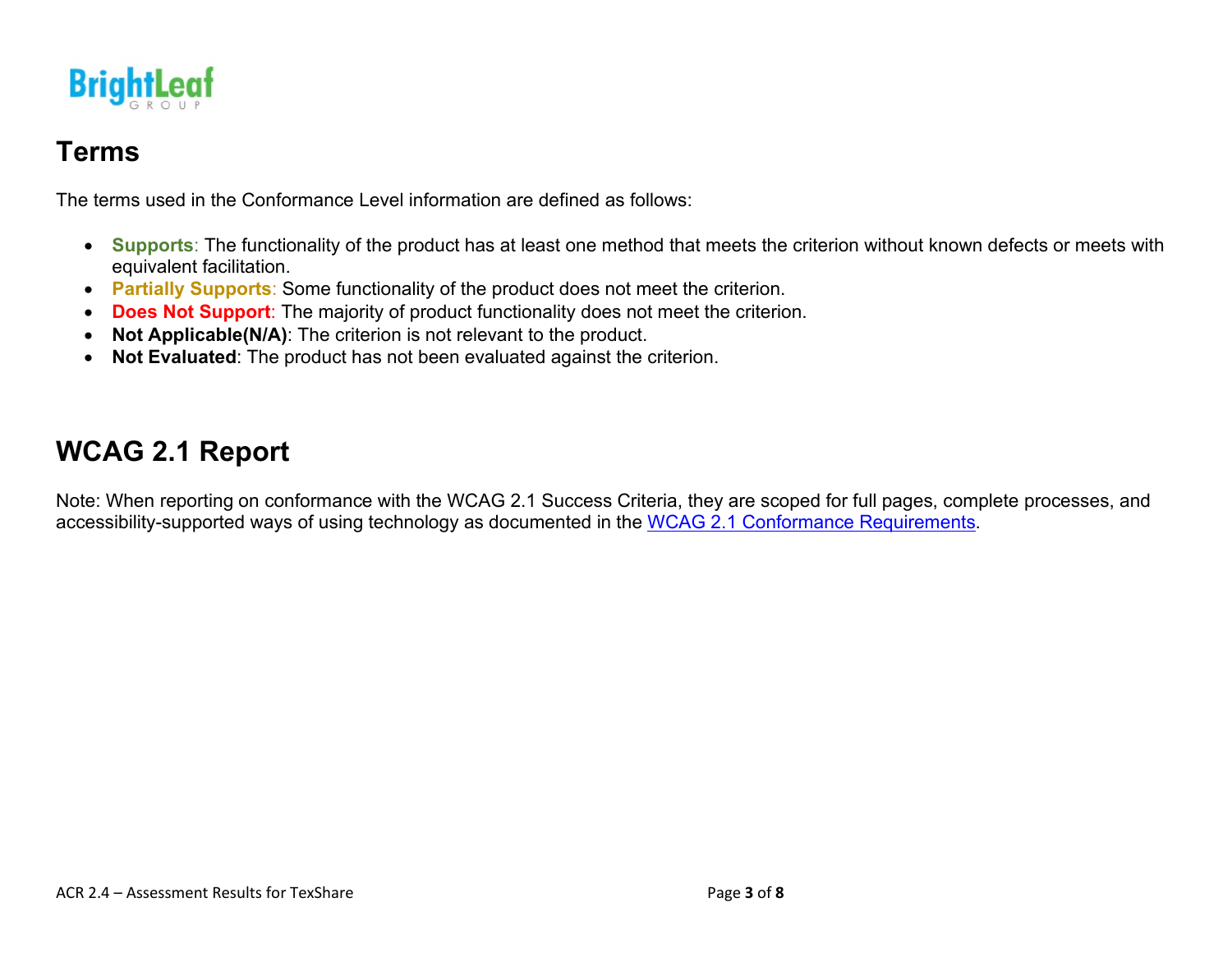

#### **Table 1: Success Criteria, Level A**

Notes: Pages partially meets Success Criteria Level. The only issue is tablists are missing appropriate parent tablist role element

| <b>Criteria</b>                                                      | <b>Conformance Level</b> | <b>Remarks and Explanations</b>                                                                                                                                                                                                            |
|----------------------------------------------------------------------|--------------------------|--------------------------------------------------------------------------------------------------------------------------------------------------------------------------------------------------------------------------------------------|
| 1.1.1 Non-text Content (Level A)                                     | <b>Supports</b>          | Non-text content has appropriate labelling and<br>descriptions. Images, icons, etc. have appropriate alt<br>text or accessible names (aria-label, text alternative,<br>$ $ etc. $ $                                                        |
| 1.2.1 Audio-only and Video-only (Prerecorded) (Level A)              | N/A                      |                                                                                                                                                                                                                                            |
| 1.2.2 Captions (Prerecorded) (Level A)                               | N/A                      |                                                                                                                                                                                                                                            |
| 1.2.3 Audio Description or Media Alternative (Prerecorded) (Level A) | N/A                      |                                                                                                                                                                                                                                            |
| 1.3.1 Info and Relationships (Level A)                               | <b>Supports</b>          | Pages have logical and meaningful structure.<br>Programmatic information can be determined by<br>assistive technology or via text.                                                                                                         |
| 1.3.2 Meaningful Sequence (Level A)                                  | <b>Supports</b>          | Elements have a logical sequence. Pages have a correct<br>reading sequence that follows both visual structure and<br><b>DOM</b>                                                                                                            |
| 1.3.3 Sensory Characteristics (Level A)                              | <b>Supports</b>          | No one element is used as sole means of conveying<br>information. There is no element on any page that does<br>$ $ not use textual identification of items that would<br>otherwise rely solely on sensory information to be<br>understood. |
| 1.4.1 Use of Color (Level A)                                         | <b>Supports</b>          | Color is not used as the sole determiner of information.<br>Any color differentiator also uses text.                                                                                                                                       |
| 1.4.2 Audio Control (Level A)                                        | N/A                      |                                                                                                                                                                                                                                            |
| 2.1.1 Keyboard (Level A)                                             | <b>Supports</b>          | Elements, inputs, etc. are keyboard accessible. All<br>inputs, text and other elements can be found by<br>keyboard only.                                                                                                                   |
| 2.1.2 No Keyboard Trap (Level A)                                     | <b>Supports</b>          | No keyboard traps are present. Every element that<br>creates a modal, new widget, etc. there are methods to<br>close or escape the element                                                                                                 |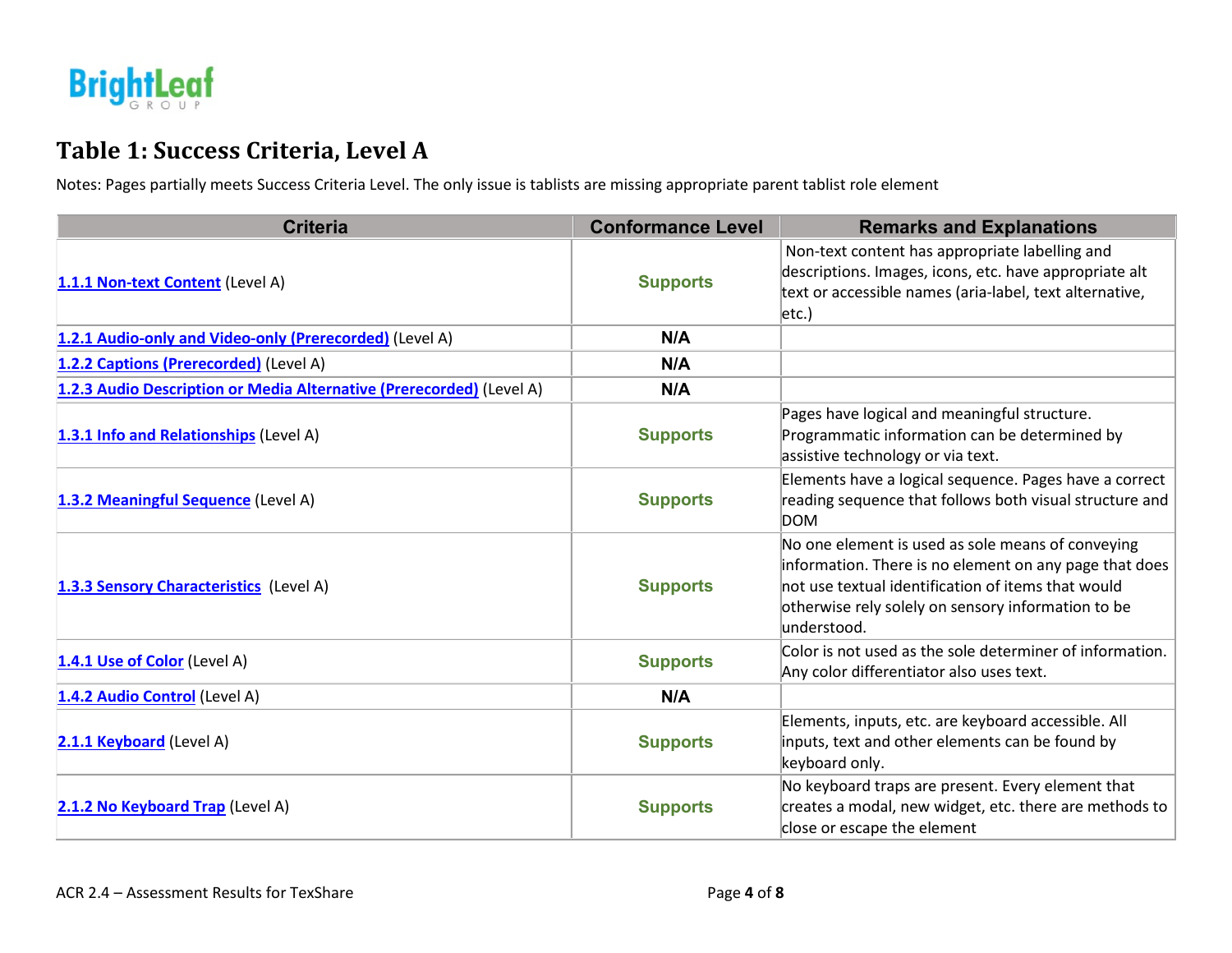

| <b>Criteria</b>                                  | <b>Conformance Level</b> | <b>Remarks and Explanations</b>                                                                                                                                                        |
|--------------------------------------------------|--------------------------|----------------------------------------------------------------------------------------------------------------------------------------------------------------------------------------|
| 2.1.4 Character Key Shortcuts (Level A 2.1)      | N/A                      |                                                                                                                                                                                        |
| 2.2.1 Timing Adjustable (Level A)                | N/A                      |                                                                                                                                                                                        |
| 2.2.2 Pause, Stop, Hide (Level A)                | N/A                      |                                                                                                                                                                                        |
| 2.3.1 Three Flashes or Below Threshold (Level A) | <b>Supports</b>          | Nothing flashes on pages at all                                                                                                                                                        |
| 2.4.1 Bypass Blocks (Level A)                    | <b>Supports</b>          | There is a method to bypass repetitive blocks of<br>navigational content. A skip to main content link is<br>provided to skip navigation                                                |
| 2.4.2 Page Titled (Level A)                      | <b>Supports</b>          | Pages are titled appropriately and are unique.                                                                                                                                         |
| 2.4.3 Focus Order (Level A)                      | <b>Supports</b>          | Focus order of interactive elements is meaningful and<br>easy to follow using assistive technology. The focus on<br>interactive elements follows both visual order and DOM<br>order    |
| 2.4.4 Link Purpose (In Context) (Level A)        | <b>Supports</b>          | Links have meaningful titles and are clear. No links like<br>"click here" are present                                                                                                  |
| 2.5.1 Pointer Gestures (Level A 2.1)             | <b>Not Evaluated</b>     |                                                                                                                                                                                        |
| 2.5.2 Pointer Cancellation (Level A 2.1)         | <b>Not Evaluated</b>     |                                                                                                                                                                                        |
| 2.5.3 Label in Name (Level A 2.1)                | <b>Not Evaluated</b>     |                                                                                                                                                                                        |
| 2.5.4 Motion Actuation (Level A 2.1)             | <b>Not Evaluated</b>     |                                                                                                                                                                                        |
| 3.1.1 Language of Page (Level A)                 | <b>Supports</b>          | Language of pages are present. Lang="en" is in the<br>header                                                                                                                           |
| 3.2.1 On Focus (Level A)                         | <b>Supports</b>          | Nothing changes on focus. Users have to actively<br>engage element to cause a change.                                                                                                  |
| 3.2.2 On Input (Level A)                         | <b>Supports</b>          | Nothing changes on input. Users have to actively submit<br>input in order to create change                                                                                             |
| <b>3.3.1 Error Identification (Level A)</b>      | N/A                      |                                                                                                                                                                                        |
| <b>3.3.2 Labels or Instructions (Level A)</b>    | <b>Supports</b>          | Labels and instructions are clear and follow proper<br>semantic order. Headings, input labels and instructions<br>are clear and follow proper order outlined by HTML best<br>practices |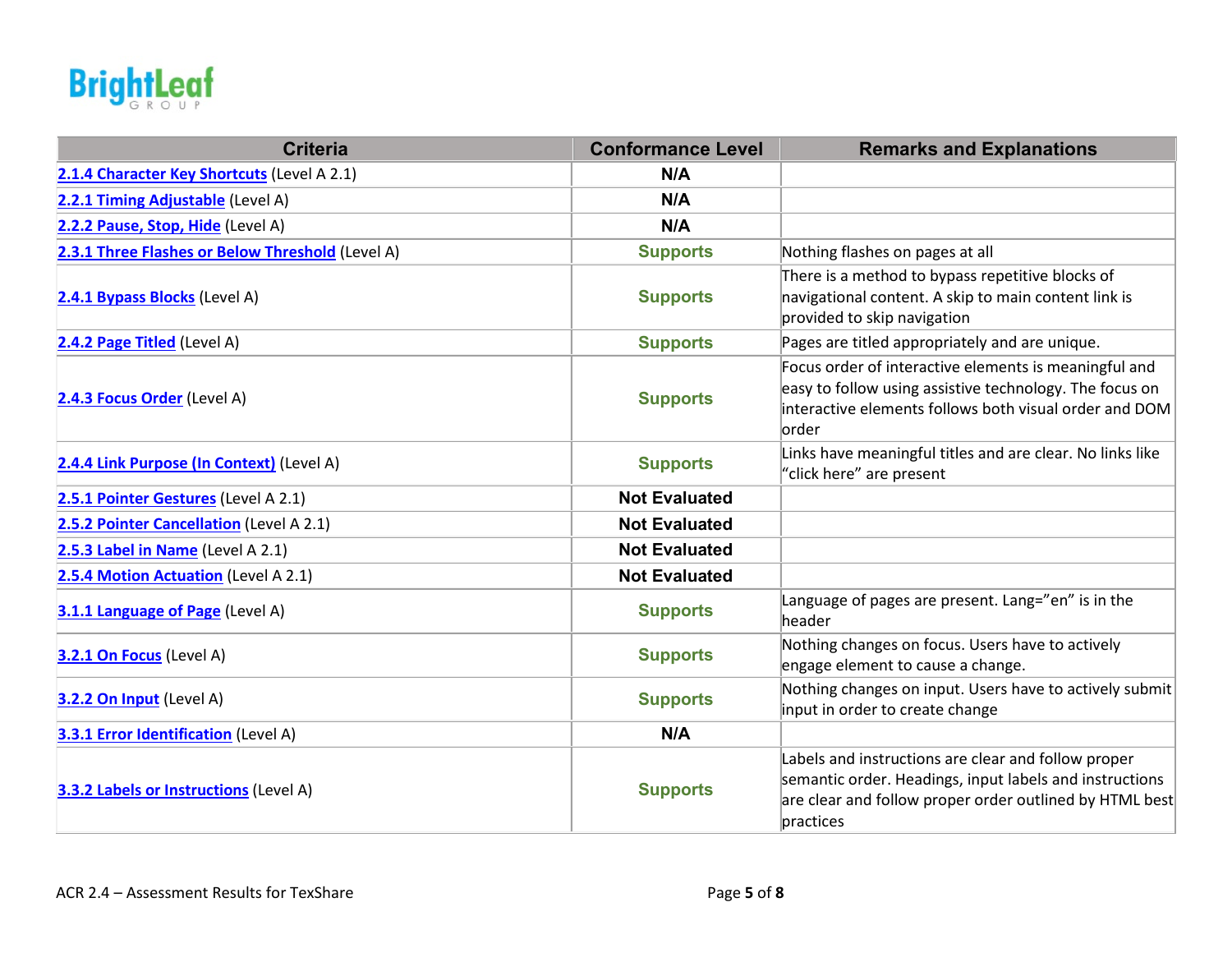

| <b>Criteria</b>                   | <b>Conformance Level</b>  | <b>Remarks and Explanations</b>                                                                          |
|-----------------------------------|---------------------------|----------------------------------------------------------------------------------------------------------|
| 4.1.1 Parsing (Level A)           | <b>Supports</b>           | No major code errors. All html elements are used<br>correctly and no element breaks assistive technology |
| 4.1.2 Name, Role, Value (Level A) | <b>Partially Supports</b> | Missing tablist role on tab navigation elements.                                                         |

### **Table 2: Success Criteria, Level AA**

Notes: Texshare meets level AA criteria

| <b>Criteria</b>                                  | <b>Conformance Level</b> | <b>Remarks and Explanations</b>                                                                                                                    |
|--------------------------------------------------|--------------------------|----------------------------------------------------------------------------------------------------------------------------------------------------|
| 1.2.4 Captions (Live) (Level AA)                 | N/A                      |                                                                                                                                                    |
| 1.2.5 Audio Description (Prerecorded) (Level AA) | N/A                      |                                                                                                                                                    |
| 1.3.4 Orientation (Level AA 2.1)                 | <b>Not Evaluated</b>     |                                                                                                                                                    |
| 1.3.5 Identify Input Purpose (Level AA 2.1)      | <b>Not Evaluated</b>     |                                                                                                                                                    |
| 1.4.3 Contrast (Minimum) (Level AA)              | <b>Supports</b>          | Contrast minimums are met by foreground and<br>background elements. Minimum is 4.5:1 and all<br>elements are greater than this minimum requirement |
| 1.4.4 Resize text (Level AA)                     | <b>Supports</b>          | Text can be resized using assistive technology or<br><b>browsers</b>                                                                               |
| 1.4.5 Images of Text (Level AA)                  | <b>Supports</b>          | Images of text have appropriate alt text. For example:<br>TexShare databases icon has appropriate alt text                                         |
| <b>1.4.10 Reflow</b> (Level AA 2.1)              | <b>Not Evaluated</b>     |                                                                                                                                                    |
| 1.4.11 Non-text Contrast (Level AA 2.1)          | <b>Not Evaluated</b>     |                                                                                                                                                    |
| 1.4.12 Text Spacing (Level AA 2.1)               | <b>Not Evaluated</b>     |                                                                                                                                                    |
| 1.4.13 Content on Hover or Focus (Level AA 2.1)  | <b>Not Evaluated</b>     |                                                                                                                                                    |
| 2.4.5 Multiple Ways (Level AA)                   | <b>Supports</b>          | There are multiple ways to navigate through pages.<br>(navigation, landmarks, etc.)                                                                |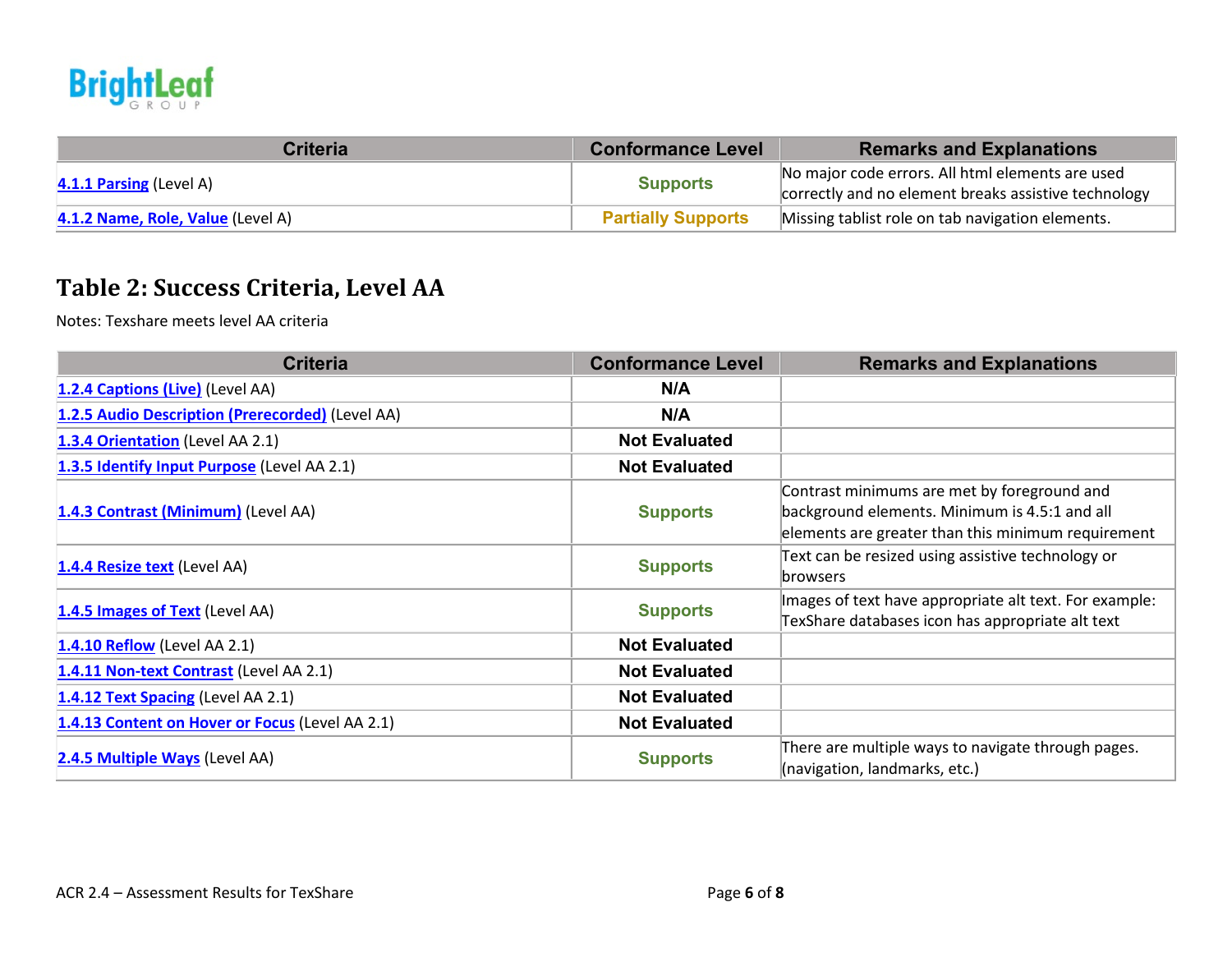

| <b>Criteria</b>                                            | <b>Conformance Level</b> | <b>Remarks and Explanations</b>                                                                                                       |
|------------------------------------------------------------|--------------------------|---------------------------------------------------------------------------------------------------------------------------------------|
| 2.4.6 Headings and Labels (Level AA)                       | <b>Supports</b>          | Headings and labels are appropriate and<br>understandable. All pages have H1 and use semantic<br>structure appropriate for each page. |
| 2.4.7 Focus Visible (Level AA)                             | <b>Supports</b>          | Focus is visible on interactive elements. There is a blue<br>focus indicator that appears around the entire<br>interactive element    |
| 2.4.11 Focus Visible Enhanced (Level AA)                   | <b>Supports</b>          | Focus meets enhanced requirements. The contrast<br>meets minimums and appears around entire element                                   |
| <b>3.1.2 Language of Parts (Level AA)</b>                  | <b>Supports</b>          | Parts have appropriate language tags. Spanish pages<br>have lang="es" tag                                                             |
| <b>3.2.3 Consistent Navigation (Level AA)</b>              | <b>Supports</b>          | Navigation is consistent and does not change between<br>pages                                                                         |
| 3.2.4 Consistent Identification (Level AA)                 | <b>Supports</b>          | Identification is consistent and no repeated element<br>changes identification which would cause confusion                            |
| <b>3.3.3 Error Suggestion (Level AA)</b>                   | N/A                      |                                                                                                                                       |
| 3.3.4 Error Prevention (Legal, Financial, Data) (Level AA) | N/A                      |                                                                                                                                       |
| 4.1.3 Status Messages (Level AA 2.1)                       | <b>Not Evaluated</b>     |                                                                                                                                       |

### **Table 3: Success Criteria, Level AAA**

Notes: AAA Not tested for

| <b>Criteria</b>                                            | <b>Conformance Level</b> | <b>Remarks and Explanations</b> |
|------------------------------------------------------------|--------------------------|---------------------------------|
| 1.2.6 Sign Language (Prerecorded) (Level AAA)              |                          |                                 |
| 1.2.7 Extended Audio Description (Prerecorded) (Level AAA) |                          |                                 |
| 1.2.8 Media Alternative (Prerecorded) (Level AAA)          |                          |                                 |
| 1.2.9 Audio-only (Live) (Level AAA)                        |                          |                                 |
| 1.3.6 Identify Purpose (Level AAA 2.1)                     |                          |                                 |